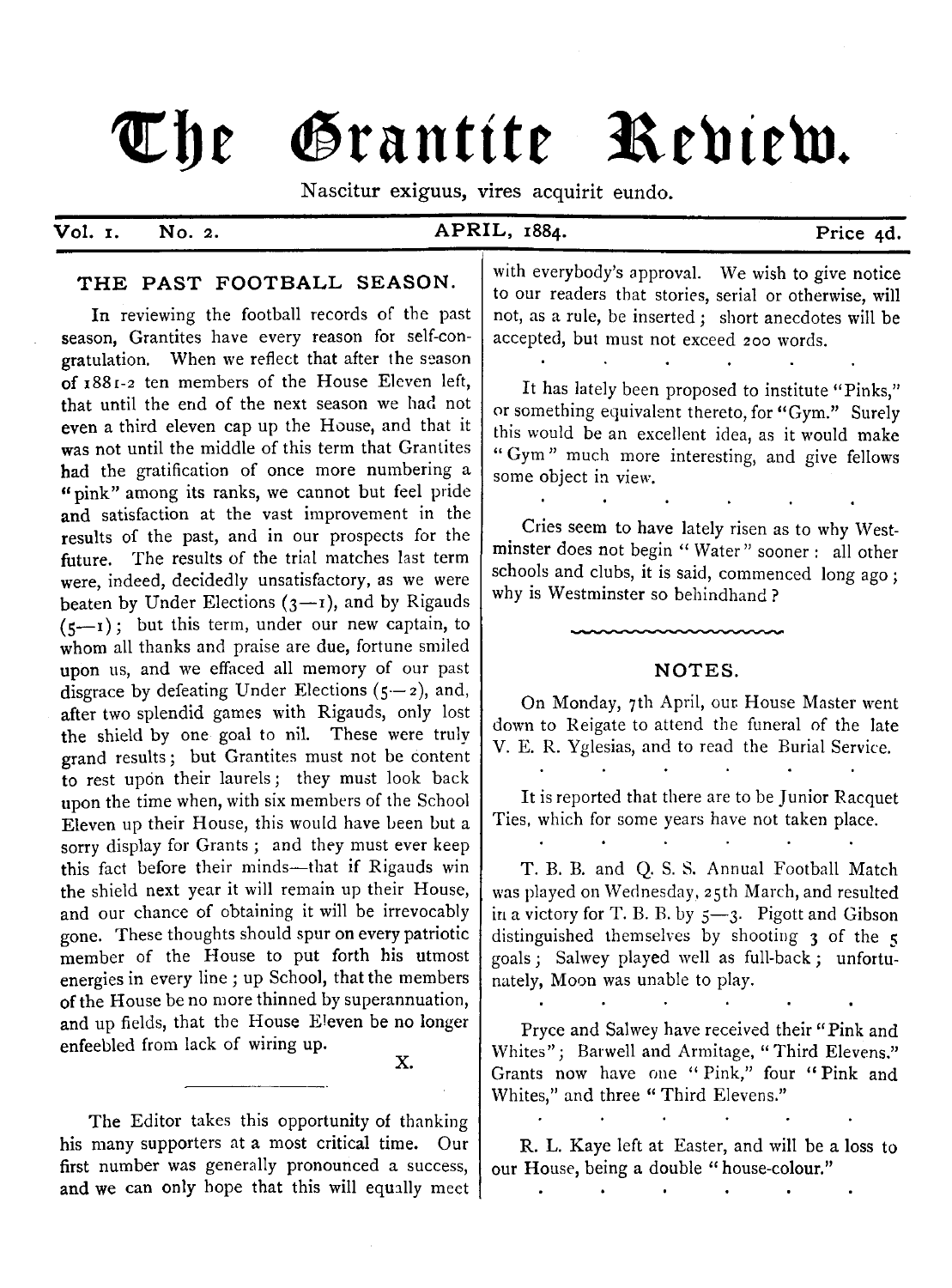It may interest our readers to know that out of 27 matches that Westminster has this year played, they have won 12, lost 10, and drawn 5. The total of goals they have scored being 52, their opponents 47**-**

Two new boarders have come "up Grants" since Easter— R. Mills and A. W. Kitcat.

The following have been elected into College:—

| J. B. Chapman,    | J. H. Clarke,   |  |  |  |
|-------------------|-----------------|--|--|--|
| J. Cuming,        | P. Williamson,  |  |  |  |
| A. J. Lee,        | F. W. Marshall, |  |  |  |
| A. Street,        | E. L. Clapham.  |  |  |  |
| C. S. W. Barwell, | H. D. Liberty,  |  |  |  |
| W. S. Cox,        | C. C. Sharpe,   |  |  |  |
| R. E. Olivier.    |                 |  |  |  |

[*We have received the following article just before going to press, and venture to submit it to our readers.* —•  $E<sub>D</sub>$ .]

"I fear we may safely say that at no public school where " boating " is one of the established amusements has it fallen off more than at Westminster : so much so indeed, as to threaten, on the one hand, speedy extinction, and on the other hand, but faint hope of recovery. In the good old days when Westminster used to race Eton, the School had, doubtless, some reason to be, at any rate, satisfied with the results of their exertions; but of late— surely the less said the better. It is true that the School regularly row at Henley : but then they also regularly get beaten, if not in *first,* yet in the *final* heat. I will not attempt, Mr. Editor, to name any of the various men whom Westminster has " turned out" in times of old, and who, by their rowing, have proved themselves worthy of their school and universities, for your space would not allow it; nor, indeed, need I remind your readers that *many* such men there *have been:* though, Why are we obliged to say " have been" ? Why cannot we say "there are"? These questions rise at once into our minds:— Why has Water at Westminster so degenerated? Why has it undergone so terrible a

deformation? This is, indeed, a difficult problem to solve, and must be left for more knowing minds than mine. May I, nevertheless, suggest that if the practising began earlier each year (even at the immediate close of football), with *genuine hard practice,* Westminster would have no small chance of well making up for " lost time," and of proving herself worthy, in *every way,* of the lofty position which she holds among public schools. I sincerely hope, Mr. Editor, that this may catch the eye of all members of Water "up Grants," and they, and all the School, may endeavour to blot out all evil opinions which may have arisen with regard to Water at Westminster. I trust you will think fit, Mr. Editor, to insert this : though I must, at the same time, apologize for taking up so much of your valuable space.

|  | "Phœnix." |  |
|--|-----------|--|
|--|-----------|--|

## **WATER. YARD TIES.**

|               | FIRST                                                | ROUND.                |                                                             |
|---------------|------------------------------------------------------|-----------------------|-------------------------------------------------------------|
|               | W. Moon                                              |                       | Smyth, N.                                                   |
|               | Erskine                                              | beat                  | Moon, E.                                                    |
|               | Pryce                                                |                       | Kaye                                                        |
|               |                                                      |                       | After a very even game, Kaye having the best of the game    |
|               | at first, in which Pryce wired up, and just won 9-8. |                       |                                                             |
|               |                                                      |                       |                                                             |
|               | Bompas                                               |                       | Jackson, H. P.                                              |
|               | W. Armitage                                          | beat                  | Lawson                                                      |
|               | Maclean                                              |                       | Pendred                                                     |
|               |                                                      | $by$ 13 $-5$ .        |                                                             |
|               | M. T. Pigott                                         |                       | Barwell                                                     |
|               | <b>Tames</b>                                         | beat                  |                                                             |
|               | Lambton                                              |                       | Gordon<br>Wimbush                                           |
|               |                                                      |                       | by 14-11, after a good game, in which Barwell's side played |
| up very well. |                                                      |                       |                                                             |
|               | G. E. Jackson                                        |                       | Fulcher                                                     |
|               | Leake                                                | beat                  |                                                             |
|               | Powell                                               |                       | Wright<br>Cuming                                            |
|               |                                                      | by 11–5.              |                                                             |
|               |                                                      |                       |                                                             |
|               | Salwey                                               |                       | Gibson                                                      |
|               | Hanmer                                               | beat                  | Clarke<br>Stevens                                           |
|               | Young                                                |                       |                                                             |
|               |                                                      |                       | by 11-9, in consequence, chiefly, of Salwey's good play.    |
|               | H. Smyth                                             |                       |                                                             |
|               | F. Fulcher                                           | a bye                 |                                                             |
|               | Ellershaw                                            |                       |                                                             |
|               |                                                      | and                   |                                                             |
|               | Ravenscroft                                          |                       |                                                             |
|               | Veitch                                               | a bye                 |                                                             |
|               | Winckworth                                           |                       |                                                             |
|               |                                                      |                       |                                                             |
|               | SECOND                                               | ROUND.                |                                                             |
|               | Bompas                                               |                       | Ravenscourt                                                 |
|               | Veitch                                               | beat                  | Maclean                                                     |
|               | Winkworth                                            |                       | Armitage, W.                                                |
|               |                                                      | easily, by $16 - 2$ . |                                                             |
|               |                                                      |                       |                                                             |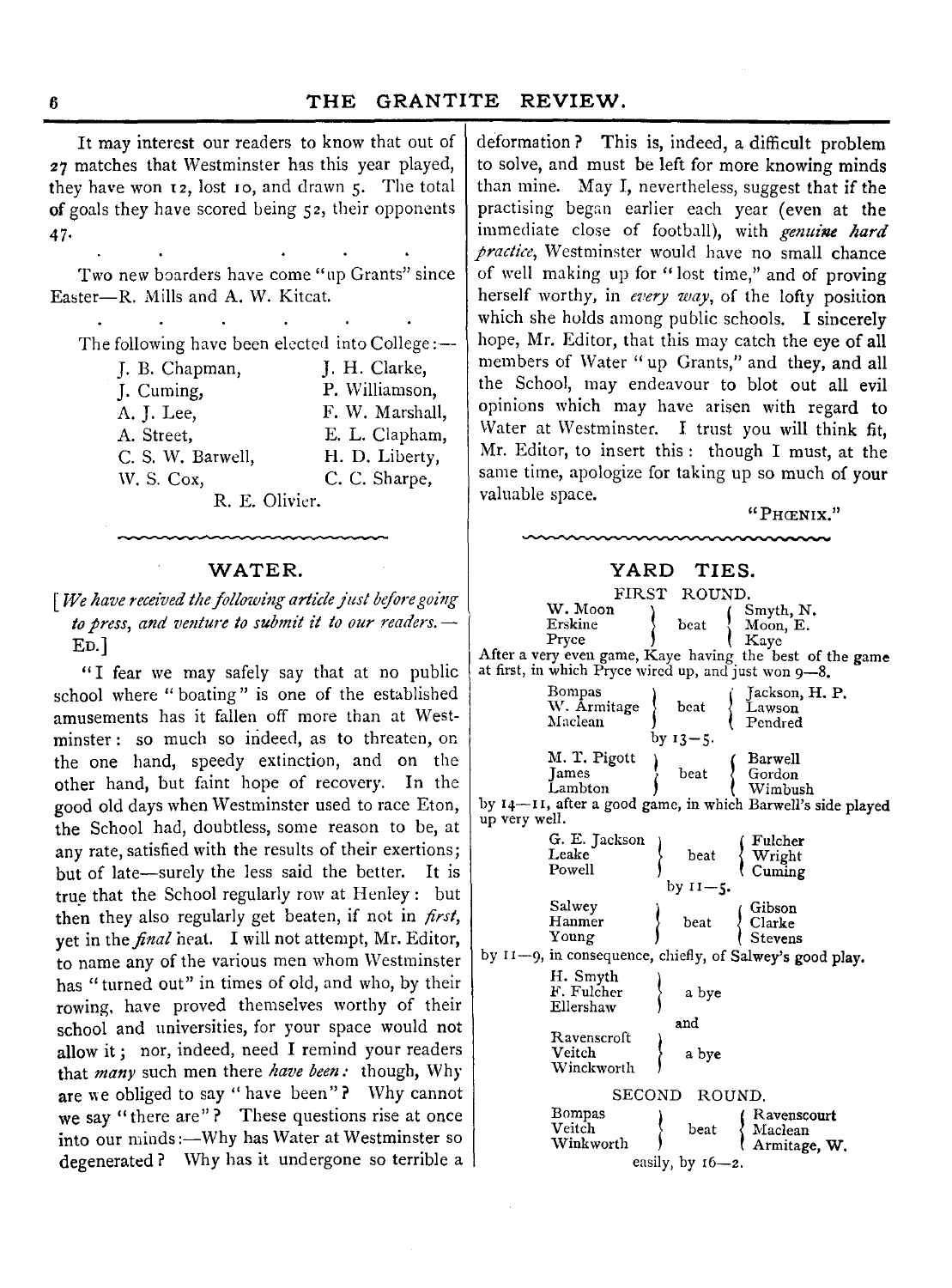## THE GRANTITE REVIEW.

Pigott Salwey Young beat James *<u>Jackson</u>* **f** Hanmer who, however, wired up pluckily, by 12— 2, Ellershaw  $\qquad$  beat  $\qquad$  Fulcher, F.  $\left\{\begin{array}{l}\text{Fulcher, F.}\\ \text{Erskine}\end{array}\right.$ Lambton after a remarkably well contested game, by 8— 7. Moon, W.R. Pryce  $\left\{\begin{array}{c} a \text{ byte} \end{array}\right\}$ Powell ) THIRD ROUND. Pigott ) ( Bompas beat { Ellershaw Powell by 10— 9; the losers played up very well, as the result shows. Leake Winckworth **3** scratched to  $\begin{cases} \text{Moon, W. R.} \\ \text{Jackson, G. E.} \\ \text{Young.} \end{cases}$ FINAL.

Pryce  $\Big\}$  beat { Jackson, G. E.<br>Powell } { Young by 10— 4, after a splendid game, in which Pigott's side, all showed their best form, while Moon and Jackson seemed hardly to come up to their usual mark, notwithstanding some brilliant play.

Pigott<br>
Pryce  $\qquad$  beat  $\qquad$  Jackson, G. E

#### **ON THE PANCAKE GREEZE.**

The Pancake Greeze! what faded visions rise Of former Pancake Greezes passed away, Unlike the mock performance of to-day That all must view with half-contemptuous eyes. Perhaps 'tis better tho', perhaps 'tis wise, That ancient usages should all give way And yield beneath a newer—younger sway, Which in its turn must yield. Perhaps 'tis wise. But if old customs are not to remain, Remove them shortly; let it not be said That somewhat of their folly we retain, Because there are no new to take their stead, Nor mutilate them lest you *really* make *That* foolish which was changed for wisdom's sake. Anon.

#### **PRIZE COMPETITION.**

A Prize is offered for the best essay on either of the following subjects:—

1. The present Egyptian question.

- 2. Fighting Green.
- The most striking event in one's life.
- The following rules should be carefully attended to :-

1. The real name of the competitor must be sent with the essay.

N.B.--If the person wishes to assume a "nom de plume," he should inform the Editor.

2. No essay to exceed three hundred and fifty words.

3. Every composition to be written in ink, and on one side of the paper only.

4. Subscribers or regular purchasers of the paper *only* may enter for this competition

5. All essays to be sent in before the 31st of Mav. 6. No one to write more than *one essay.*

#### **ANSWERS TO LAST ENIGMAS. NUMBER'S**

#### ACROSTIC No. 1.

| G ibralta<br>R hin | R<br>F. |
|--------------------|---------|
| A lexandroV        |         |
| N aphtal           | Ι       |
| yn<br>т<br>S kidda | Ε       |
| Grants             | Review. |
|                    |         |

#### CLASSICAL NUMERICAL ENIGMA.

## Ans. Nascitur exiguus vires acquirit eundo.

| I. Tacitus  | $\mathbf{A}$ | Daunus |
|-------------|--------------|--------|
| 2. Cicero   |              | Xeno   |
| 3. Quirinus |              | Tno.   |

#### CROSS WORD ENIGMA.

Ans,— Dryden.

Correct answers to all have been received from Abracat Racquet-Court Ghost, S. G. Buttar; M. A . Green, and J. W . succeeded in solving all correctly except one " light " in the Acrostic. Newlands guessed the first enigma nearly rightly, and the third; Buchanan also answered the third correctly.

#### **DOUBLE ACROSTIC No. 2.**

- 
- 1. 'Tis less than most, and yet 'tis more. 2. A murdered man is he, I'm sure.
- 3. This truly is a timid deer.
- 4. He never knows his task, that's clear.
- 5. And this my last you soon will see, 'Tis situated in Turkey.

A Rebel Chief who eares for nought, A Battle at which his followers fought.

#### **SHAKESPEAREAN QUOTATION.**

| <b>FOR</b>      | <b>THINGS</b> | SOUREST     | THEIR        |
|-----------------|---------------|-------------|--------------|
| <b>SWEETEST</b> | <b>DEEDS</b>  | <b>THAT</b> | <b>SMELL</b> |
| TURN            | <b>LILIES</b> | FAR         | THAN         |
| BY              | <b>FESTER</b> | WORSE       | <b>WEEDS</b> |